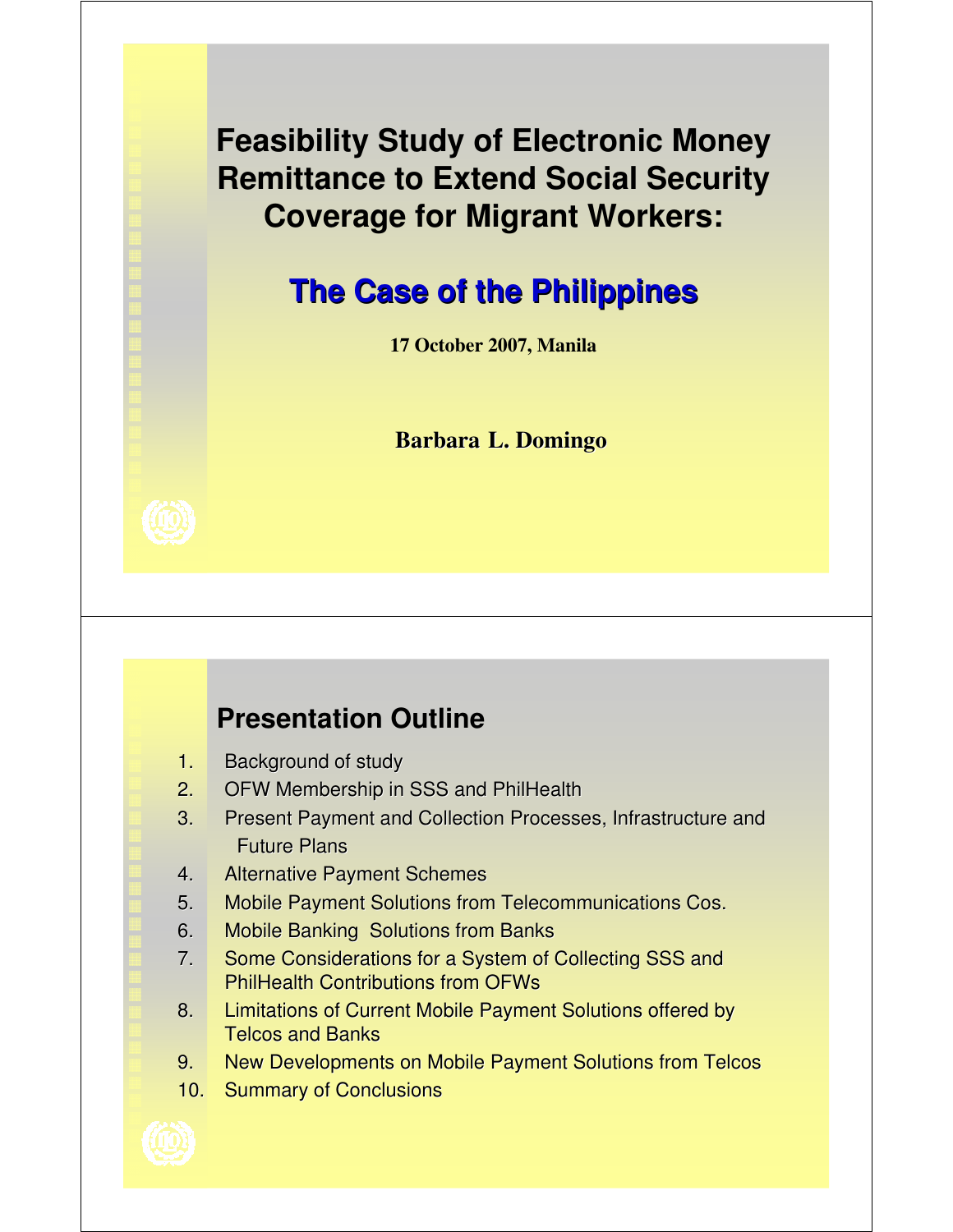## **Background of Study**

- $\triangleright$  Objective : To determine the feasibility of using electronic money remittance services to extend social security and health insurance coverage to Phil. migrant workers
- $\triangleright$  Institutions covered : SSS and PhilHealth
- $\triangleright$  Sources of data :

1) Interviews w/ key executives and officers of SSS, PhilHealth, GLOBE Telecoms, SMART Communications, Bank of the Philippine Islands (BPI), Phil. Nat'l Bank (PNB)

2) Secondary sources of data : Nat'l Statistics Office (NSO), Phil. Overseas Employment Admin (POEA), Bangko Sentral ng Pilipinas (BSP)

- $\triangleright$  Study was undertaken from March to June 2007
- $\triangleright$  ILO commissioned study, which arose from collaboration of ILO and ISSA to pursue further a technical paper that was first presented in an ISSA forum in 2005, on the same subject.

**INTERNATIONAL LABOUR OFFICE**

### **OFW Membership in SSS and PhilHealth, as of December 2006**

|                                    | <b>Migrant</b><br><b>Workers</b> | <b>SSS</b><br><b>Membership</b> | <b>PhilHealth</b><br><b>Membership</b> |
|------------------------------------|----------------------------------|---------------------------------|----------------------------------------|
| <b>OFWs</b>                        | $3.8$ M                          | .7 <sub>M</sub>                 | $1.2$ M                                |
| <b>Undocumented</b><br><b>OFWs</b> | .8 <sub>M</sub>                  | no data                         | no data                                |
| <b>Total Migrant</b><br>workers    | 4.6 M                            |                                 |                                        |
| <b>Total</b><br><b>Membership</b>  |                                  | $27.5$ M                        | 17 M                                   |
| <b>Percentage</b><br><b>OFWs</b>   |                                  | 2.5%                            | 7%                                     |

**Source : POEA , SSS and PhilHealth**

**INTERNATIONAL LABOUR ORGANIZATION**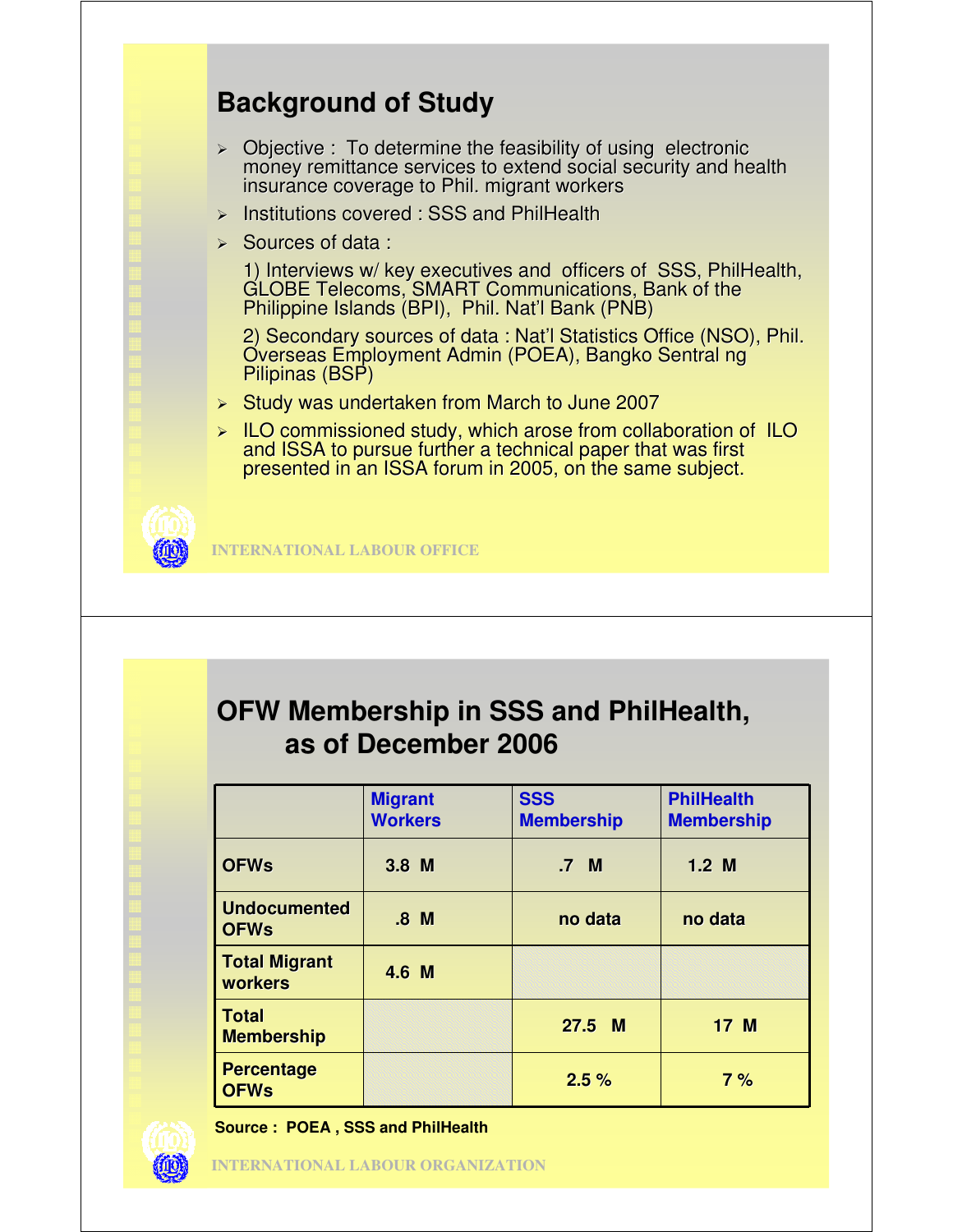### **Present Payment and Collection Processes, Infrastructure and Future Plans**

|                                       | <b>SSS</b>                                                                                                   | <b>PhilHealth</b>                                         |
|---------------------------------------|--------------------------------------------------------------------------------------------------------------|-----------------------------------------------------------|
| <b>OFW Coverage</b>                   | <b>Sea based OFWs</b><br>subject to mandatory<br>coverage<br><b>Land based OFWs</b><br>coverage is voluntary | <b>OFWs first year</b><br>premium payment is<br>mandatory |
| <b>Minimum annual</b><br>contribution | Php 6,200 or<br><b>USD 94</b>                                                                                | Php 900 or<br><b>USD 20</b>                               |



**INTERNATIONAL LABOUR ORGANIZATION**

## **Present Payment and Collection Processes, Infrastructure and Future Plans (cont'd)**

|                                                   | <b>SSS</b>                                                                 | <b>PhilHealth</b>                                                                    |
|---------------------------------------------------|----------------------------------------------------------------------------|--------------------------------------------------------------------------------------|
| <b>Collection of</b><br>contributions             | Auto debit accts in<br>local banks                                         | <b>Local banks</b>                                                                   |
| thru                                              | <b>Auth. Overseas</b><br>partners of local<br><b>banks</b>                 | <b>I-Remit in selected</b><br><b>Locations (HK,</b><br>Taiwan, Sing, Aus)            |
| <b>Charges for</b><br>collecting<br>contributions | <b>Foregone interest</b><br><b>Transaction based</b><br>fee if overseas    | <b>Foregone interest</b><br><b>OFW pays</b><br>remittance charges<br>if thru I-Remit |
| <b>Posting of</b><br>contributions                | Data provided by banks and other<br>authorized agents in electronic format |                                                                                      |

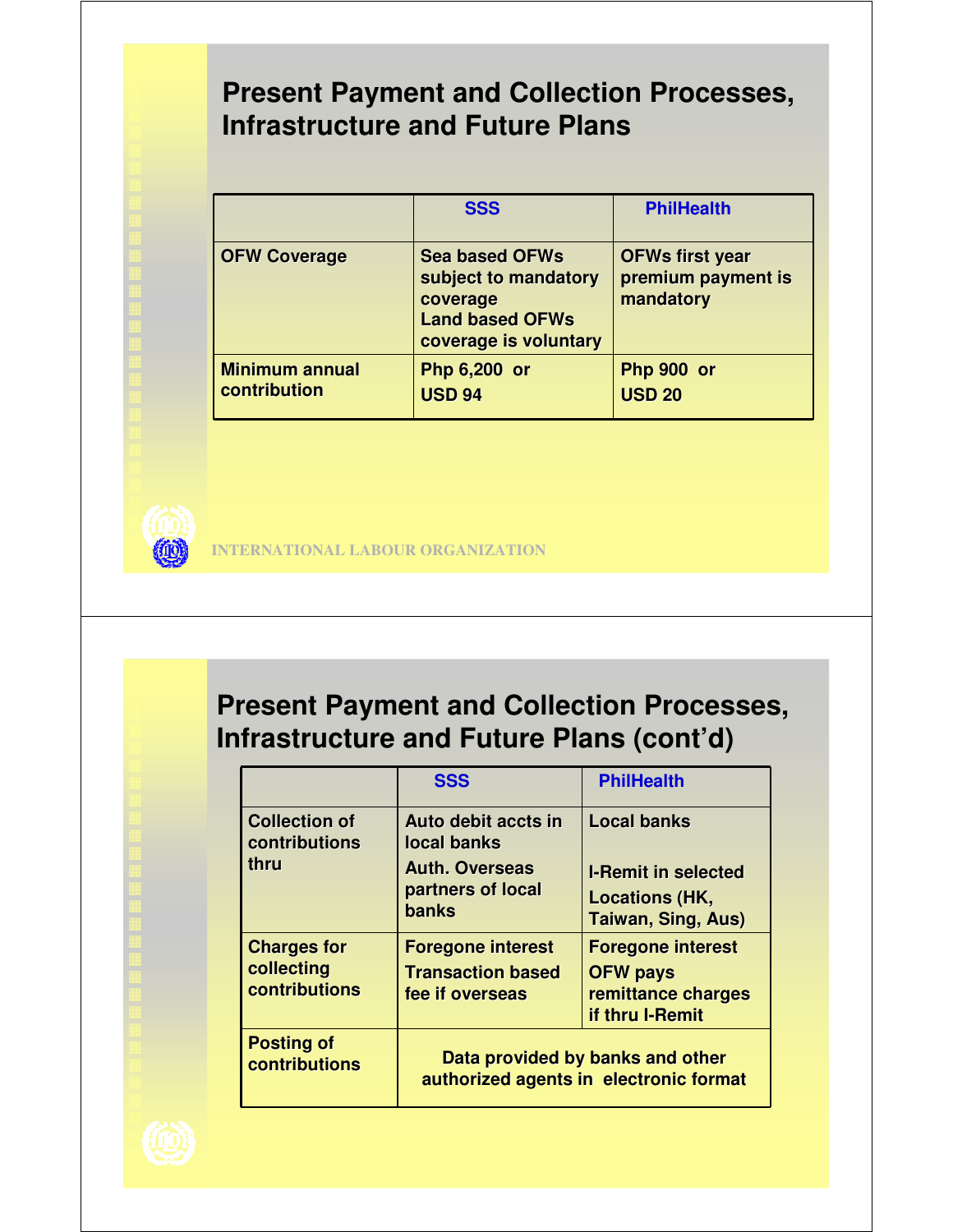## **Present Payment and Collection Processes, Infrastructure and Future Plans (cont'd)**

|                                            | <b>SSS</b>                                                                               | <b>PhilHealth</b>                                                 |  |
|--------------------------------------------|------------------------------------------------------------------------------------------|-------------------------------------------------------------------|--|
| Inquiring on                               | <b>Via SMS or Internet</b>                                                               | Over the phone or at                                              |  |
| <b>Contributions</b>                       |                                                                                          | the PhilHealth office                                             |  |
| <b>IT Support</b>                          | <b>Computerized systems for recording and</b><br>tracking memberships and contributions. |                                                                   |  |
|                                            | Internal IT staff for developing and maintaining<br>software applications                |                                                                   |  |
| <b>Future Plans/</b><br><b>Initiatives</b> | <b>Implement web based</b><br>payment module                                             | <b>Implement web based</b><br>payment and<br>registration modules |  |



**INTERNATIONAL LABOUR ORGANIZATION**

### **Present Payment and Collection Processes, Infrastructure and Future Plans (cont'd)**

|                                                | <b>SSS</b>                                           | <b>PhilHealth</b>                                                         |
|------------------------------------------------|------------------------------------------------------|---------------------------------------------------------------------------|
| <b>Future</b><br>Plans /<br><b>Initiatives</b> | <b>Appoint more</b><br>collection agents<br>overseas | <b>Appoint more collection</b><br>agents overseas                         |
|                                                | <b>Use of bank ATM</b><br>machines                   | <b>Notify immediate family</b><br>of OFW prior to expiry<br>of membership |
|                                                |                                                      | <b>Further study on</b><br>extension of mandatory<br>contribution period  |

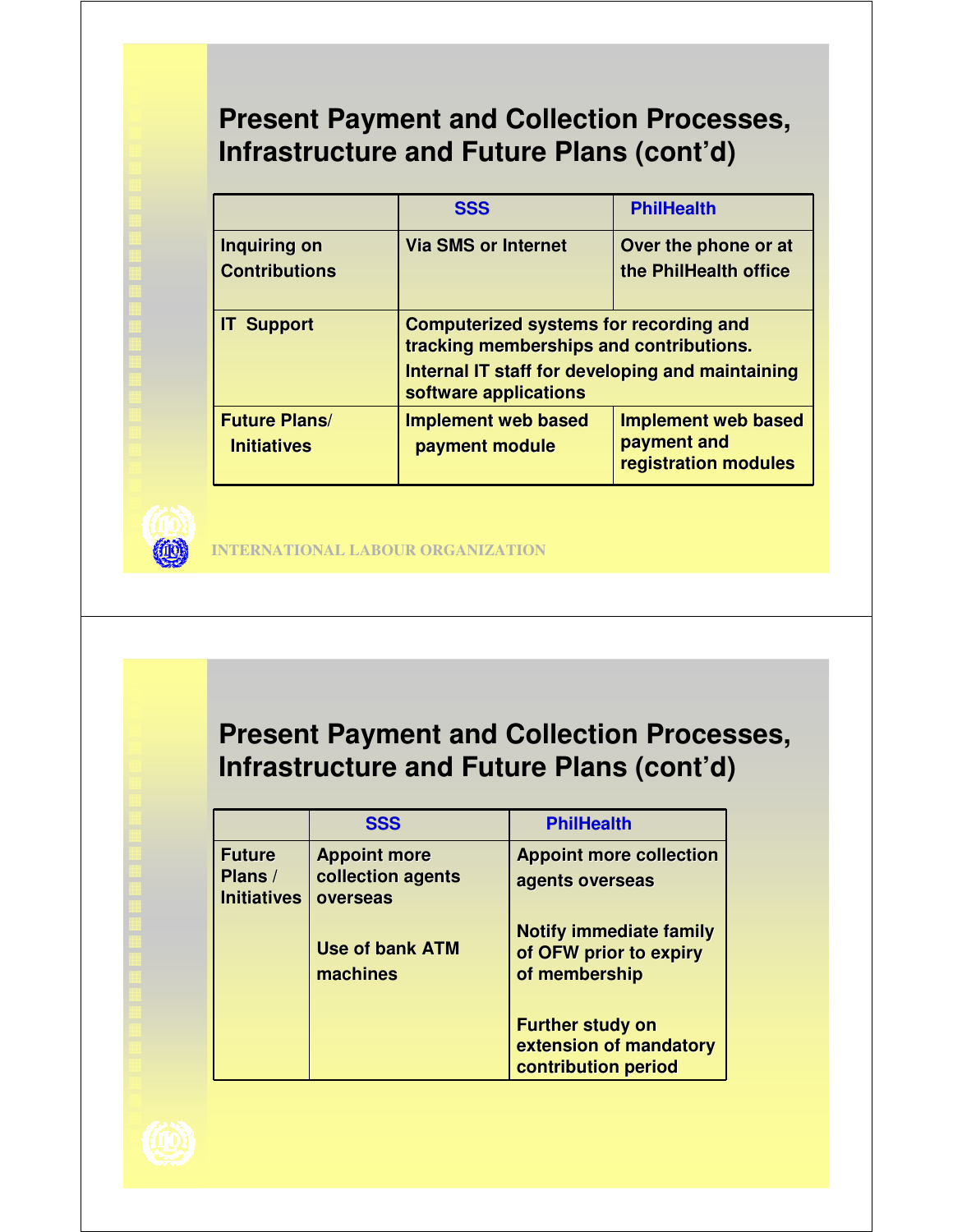### **Alternative Payment Schemes for SSS and PhilHealth Contributions**

- **1) Pay by Proxy**
- **2) Payment via Internet**
- **3) Remittance Piggyback**
- **4) Use of auto-debit bank accounts**
- **5) Over-the-counter**



### **Mobile Payment Solutions**

**Definition of Mobile Payments :**

**Payments that involve the use of a mobile device to transfer funds from a payor to a payee via an intermediary.**

**Main advantage:** 

**Payment instructions can be triggered anytime, anywhere.** 

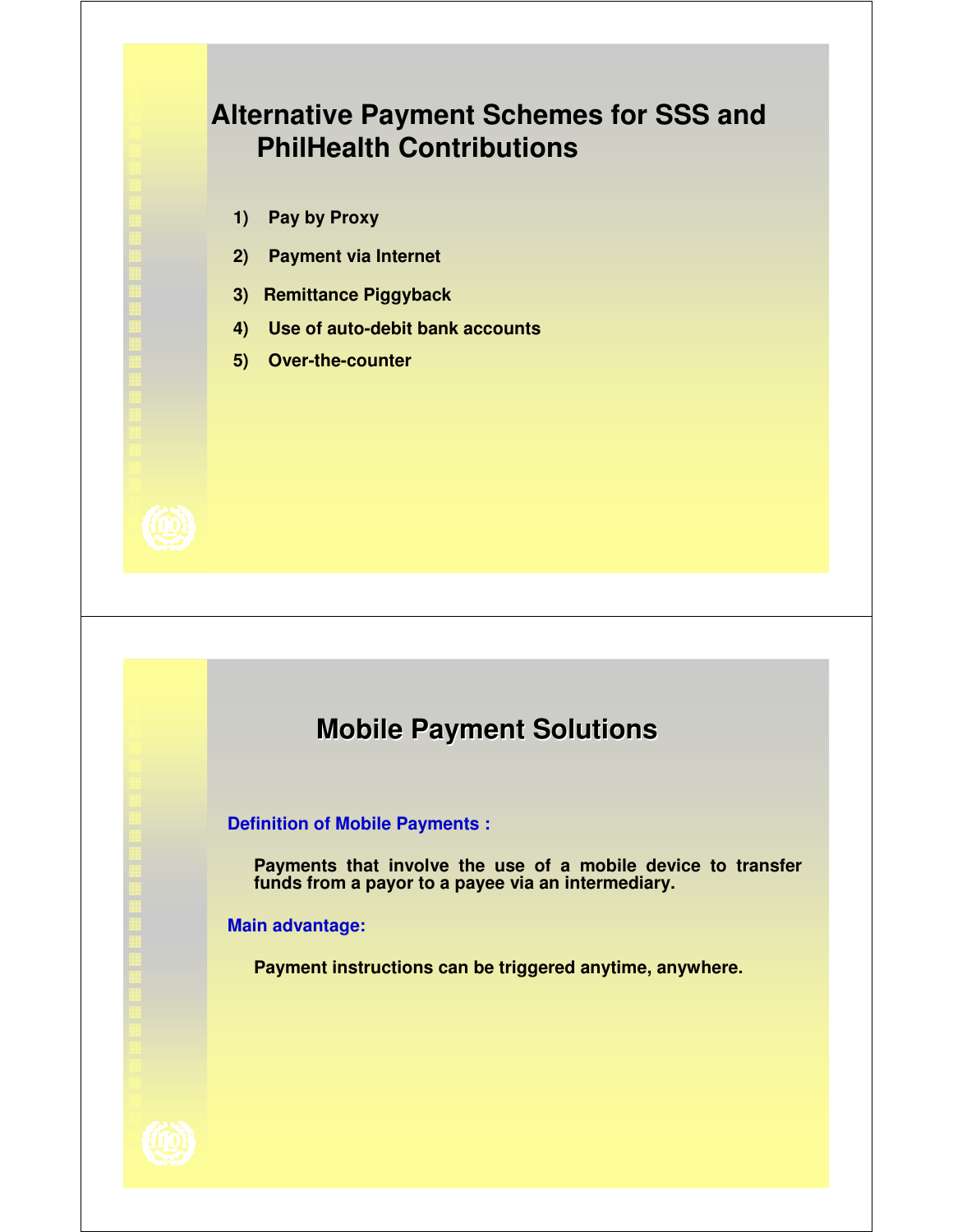### **Mobile Payment solutions from GLOBE Telecommunications and SMART Communications**

|                                       | <b>GLOBE</b>                                             | <b>SMART</b>                                |
|---------------------------------------|----------------------------------------------------------|---------------------------------------------|
| <b>Remittance service</b>             | <b>G-CASH International</b><br><b>Remittance via SMS</b> | <b>SMART Padala</b><br><b>International</b> |
| <b>Mobile Payment Platform</b>        | G-Cash                                                   | <b>SMART Money</b>                          |
| <b>Settlement between</b><br>accounts | <b>G-Xchange Inc</b>                                     | <b>Banco de Oro</b>                         |

#### **Cost factors :**

- **1) Remittance fees charged by overseas remittance partners**
- **2) Processing fee for converting G-CASH/SMART Money values to cash**
- **3) Telecomms charges for those using their own SMART or GLOBE cellphones**



### **Mobile Payment solutions from Philippine Banks**

- **1) SMS based mobile banking services through SMART or GLOBE cellphones**
- **2) Mobile Banking using WAP and Java Enabled Phones with Java based applications**

#### **Cost Factors :**

- **1) Remittance fees charged by overseas branches of local banks or partners**
- **2) Telecommunications charges**

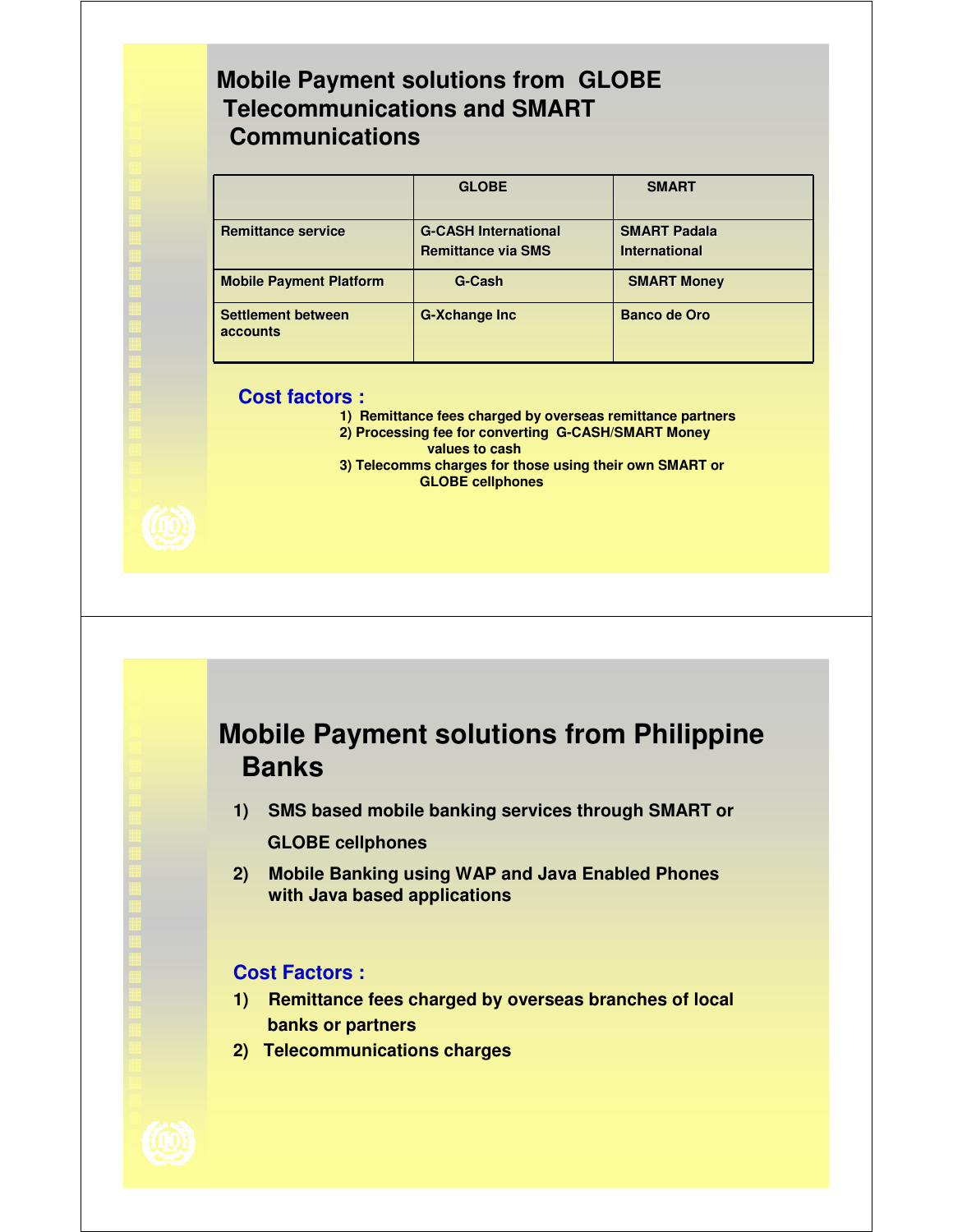# **Some Considerations for a System of Collecting SSS and PhilHealth Contributions from OFWs**

- 1) Cost to OFW of making contribution payments to SSS and PhilHealth should be low.
- 2) OFW should be able to maintain bank or account balance for remittance and payments, close to his place of work or residence and should be able to transact 6 days a week.
- 3) OFW should be able to issue payment instructions using SIM of cellular phone operator in host country.
- 4) OFW should be able to access customer service facility where he can obtain information on the status of contribution payments



### **Limitations of Current Mobile Payment Solutions offered by Telcos and Banks**

#### **1. High remittance Costs relative to SSS and PhilHealth contributions**

Comparative Remittance Fees, in US\$, 2004.

| <b>Telco Services</b><br><b>Services</b><br>Bank |                  |               |               |                                       |               |
|--------------------------------------------------|------------------|---------------|---------------|---------------------------------------|---------------|
| <b>Country</b>                                   | <b>Credit to</b> | Door to       | <b>Branch</b> | <b>G-CASH</b>                         | <b>SMART</b>  |
|                                                  | <b>Bank Acct</b> | <b>Door</b>   | Pick-up       | Int <sup>7</sup><br><b>Remittance</b> | <b>Padala</b> |
| <b>USA</b>                                       | $7 - 14$         | $12 - 16$     | $10 - 12$     | <b>NA</b>                             | $6-8$         |
| <b>Singapore</b>                                 | 1.70-3.41        | 4.78-10.25    | 6.83-13.67    | 1.67-2.05                             | 5.46          |
| <b>Hongkong</b>                                  | $2.32 - 3.22$    | $3.22 - 4.51$ | 3.86-5.15     | 1.80-2.57                             | 1.93-2.57     |
| <b>Taiwan</b>                                    | 6.13-7.67        | 7.67-9.20     | 9.20-10.74    | 4.60                                  | <b>NA</b>     |



Source : " Int'l Remittance through Technology " by R. Nieva, Bangko Sentral ng Pilipinas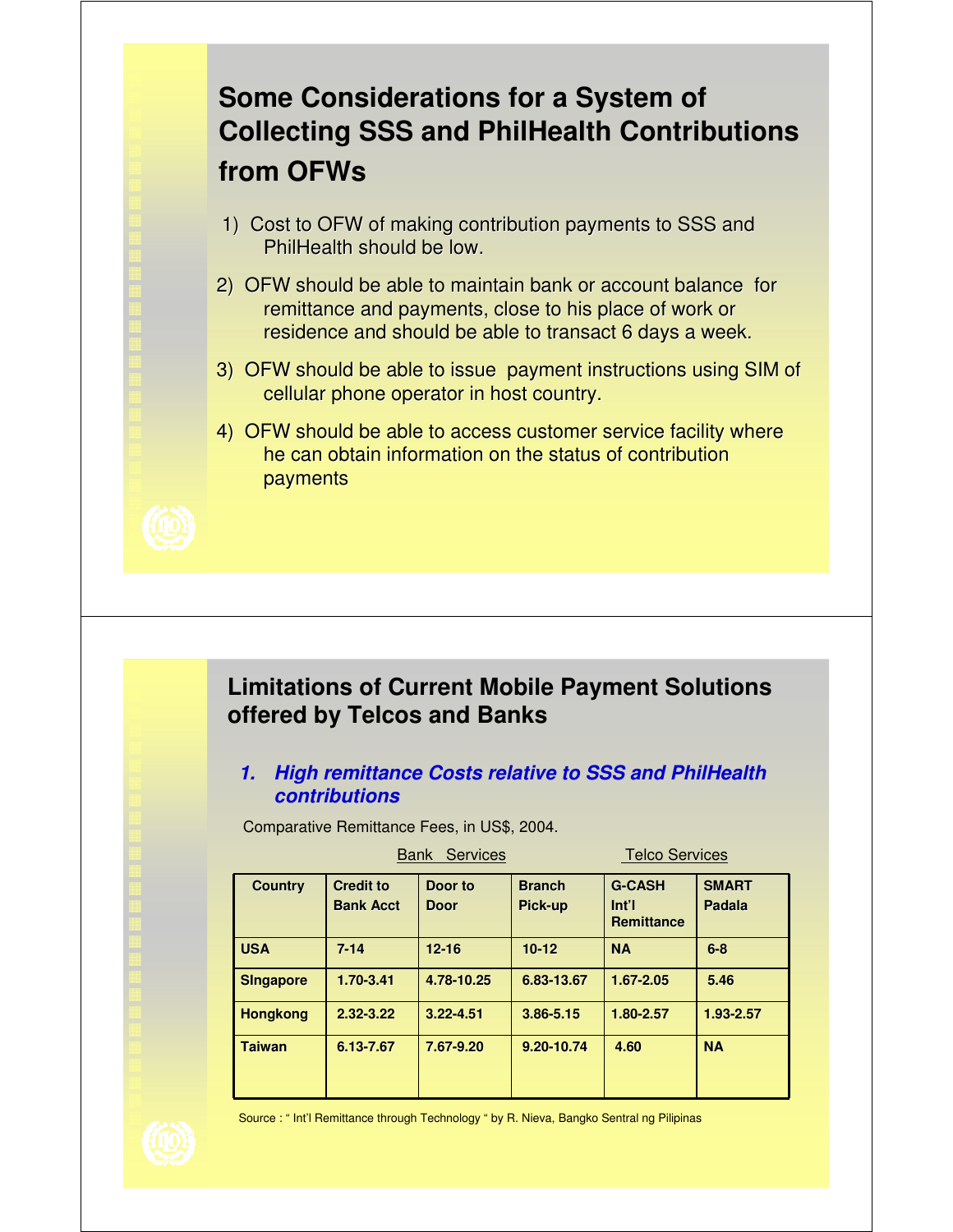## **Limitations of Current Mobile Solutions offered by Telcos and Banks**

**2. Carrier Dependence :**

**Mobile payment solutions cannot be accessed from overseas unless OFW is using SMART or GLOBE cellphone.**



### **New Developments on Mobile Payment Solutions from Telcos**

- **SMART and GLOBE are partnering with telcos and banks overseas to enable OFWs to make remittances thru their mobile phones via SMS , using local cellular phone providers' SIMs.**
- **SMART partners : MTC Vodaphone and Ahli United Bank in Bahrain**
- **GLOBE partner : Maxis in Malaysia**
- **Services available July 2007.**
- **Estimated cost to sender (in US\$) :**

|                    | <b>GLOBE MAXIS Tie-up</b> | <b>SMART Vodaphone Tie-</b><br><b>up</b> |
|--------------------|---------------------------|------------------------------------------|
| <b>SMS</b> charge  | 0.04                      | .08                                      |
| <b>Cash In fee</b> | 1.49                      | 0 if thru Vodaphone<br>partner bank      |
| Total              | 1.53                      | .08                                      |